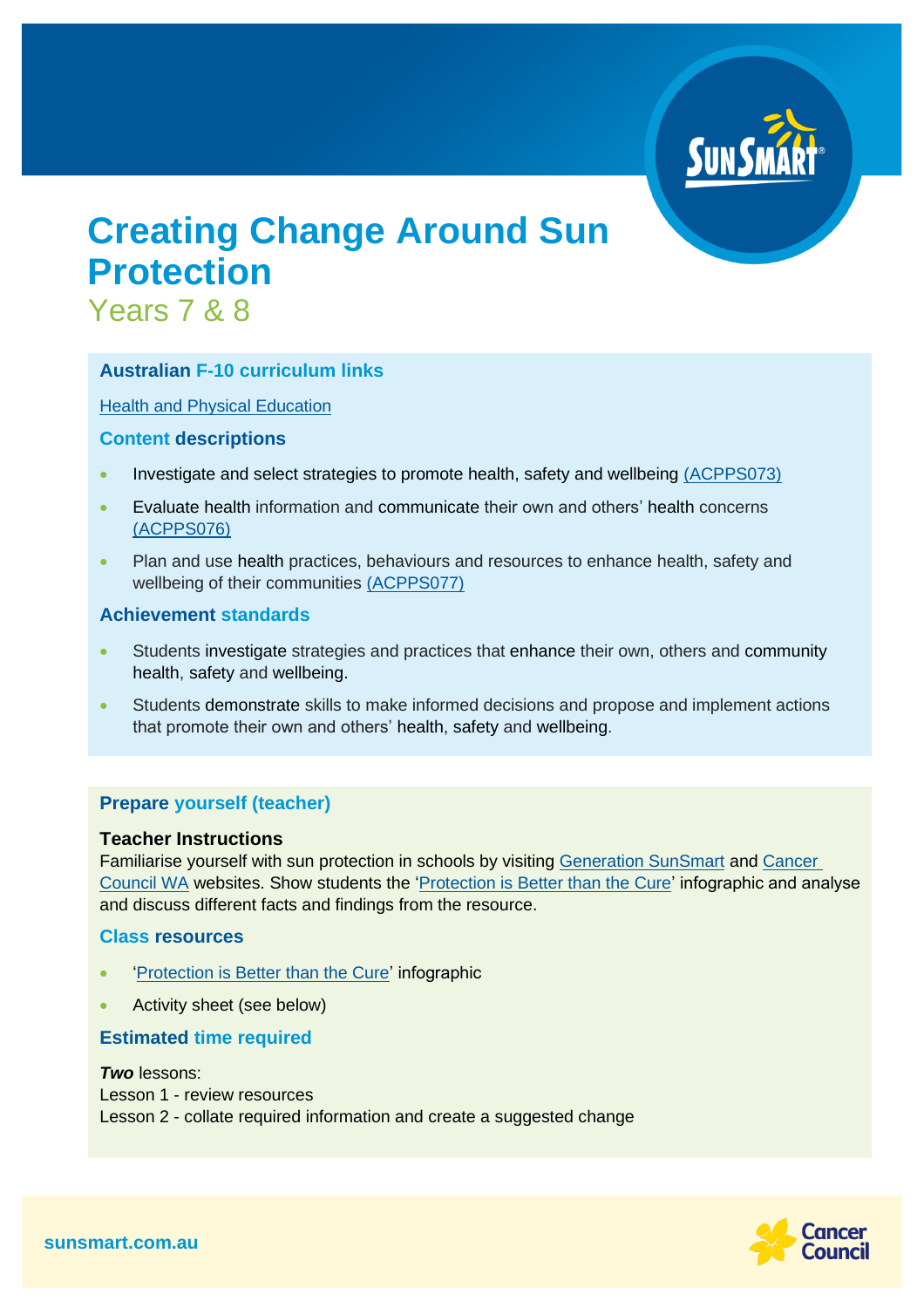# **Creating Change Around Sun Protection** Student worksheet

You are to use the information and learnings from the infographics on the ['Protection is Better than](https://www.cancerwa.asn.au/resources/2021-07-30-SS-protection-is-better-than-the-cure-infographic-poste-A3.pdf)  [the Cure'](https://www.cancerwa.asn.au/resources/2021-07-30-SS-protection-is-better-than-the-cure-infographic-poste-A3.pdf) resource to make one recommended change to school rules and policies in relation to sun protection. You need to provide further information on how the changes are to be implemented, who is involved and set an end goal or desired result.

You should choose a recommendation that is sustainable and can be achieved within your school. You may like to consider the following options:

- Sun protection policy development/review
- Availability of sun protective hats
- Abolishing caps from the school uniform
- Availability of sunscreen throughout the school
- Role modelling of hats by staff members
- Increasing the shade over commonly used areas



For further information on sun protection in schools, you may like to search [Generation SunSmart](https://www.generationsunsmart.com.au/) and [Cancer Council WA](https://www.cancerwa.asn.au/prevention/sunsmart/) websites.

\_\_\_\_\_\_\_\_\_\_\_\_\_\_\_\_\_\_\_\_\_\_\_\_\_\_\_\_\_\_\_\_\_\_\_\_\_\_\_\_\_\_\_\_\_\_\_\_\_\_\_\_\_\_ \_\_\_\_\_\_\_\_\_\_\_\_\_\_\_\_\_\_\_\_\_\_\_\_\_\_\_\_\_\_\_\_\_\_\_\_\_\_\_\_\_\_\_\_\_\_\_\_\_\_\_\_\_\_ \_\_\_\_\_\_\_\_\_\_\_\_\_\_\_\_\_\_\_\_\_\_\_\_\_\_\_\_\_\_\_\_\_\_\_\_\_\_\_\_\_\_\_\_\_\_\_\_\_\_\_\_\_\_ \_\_\_\_\_\_\_\_\_\_\_\_\_\_\_\_\_\_\_\_\_\_\_\_\_\_\_\_\_\_\_\_\_\_\_\_\_\_\_\_\_\_\_\_\_\_\_\_\_\_\_\_\_\_ \_\_\_\_\_\_\_\_\_\_\_\_\_\_\_\_\_\_\_\_\_\_\_\_\_\_\_\_\_\_\_\_\_\_\_\_\_\_\_\_\_\_\_\_\_\_\_\_\_\_\_\_\_\_ \_\_\_\_\_\_\_\_\_\_\_\_\_\_\_\_\_\_\_\_\_\_\_\_\_\_\_\_\_\_\_\_\_\_\_\_\_\_\_\_\_\_\_\_\_\_\_\_\_\_\_\_\_\_

**1** What is the recommendation or change you are making at your school regarding sun protection?

**2** Using the resource 'Protection is Better than the Cure' and other information gathered from relevant resources to justify the change you are making within your school.

\_\_\_\_\_\_\_\_\_\_\_\_\_\_\_\_\_\_\_\_\_\_\_\_\_\_\_\_\_\_\_\_\_\_\_\_\_\_\_\_\_\_\_\_\_\_\_\_\_\_\_\_\_\_ \_\_\_\_\_\_\_\_\_\_\_\_\_\_\_\_\_\_\_\_\_\_\_\_\_\_\_\_\_\_\_\_\_\_\_\_\_\_\_\_\_\_\_\_\_\_\_\_\_\_\_\_\_\_ \_\_\_\_\_\_\_\_\_\_\_\_\_\_\_\_\_\_\_\_\_\_\_\_\_\_\_\_\_\_\_\_\_\_\_\_\_\_\_\_\_\_\_\_\_\_\_\_\_\_\_\_\_\_ \_\_\_\_\_\_\_\_\_\_\_\_\_\_\_\_\_\_\_\_\_\_\_\_\_\_\_\_\_\_\_\_\_\_\_\_\_\_\_\_\_\_\_\_\_\_\_\_\_\_\_\_\_\_ \_\_\_\_\_\_\_\_\_\_\_\_\_\_\_\_\_\_\_\_\_\_\_\_\_\_\_\_\_\_\_\_\_\_\_\_\_\_\_\_\_\_\_\_\_\_\_\_\_\_\_\_\_\_ \_\_\_\_\_\_\_\_\_\_\_\_\_\_\_\_\_\_\_\_\_\_\_\_\_\_\_\_\_\_\_\_\_\_\_\_\_\_\_\_\_\_\_\_\_\_\_\_\_\_\_\_\_\_ \_\_\_\_\_\_\_\_\_\_\_\_\_\_\_\_\_\_\_\_\_\_\_\_\_\_\_\_\_\_\_\_\_\_\_\_\_\_\_\_\_\_\_\_\_\_\_\_\_\_\_\_\_\_

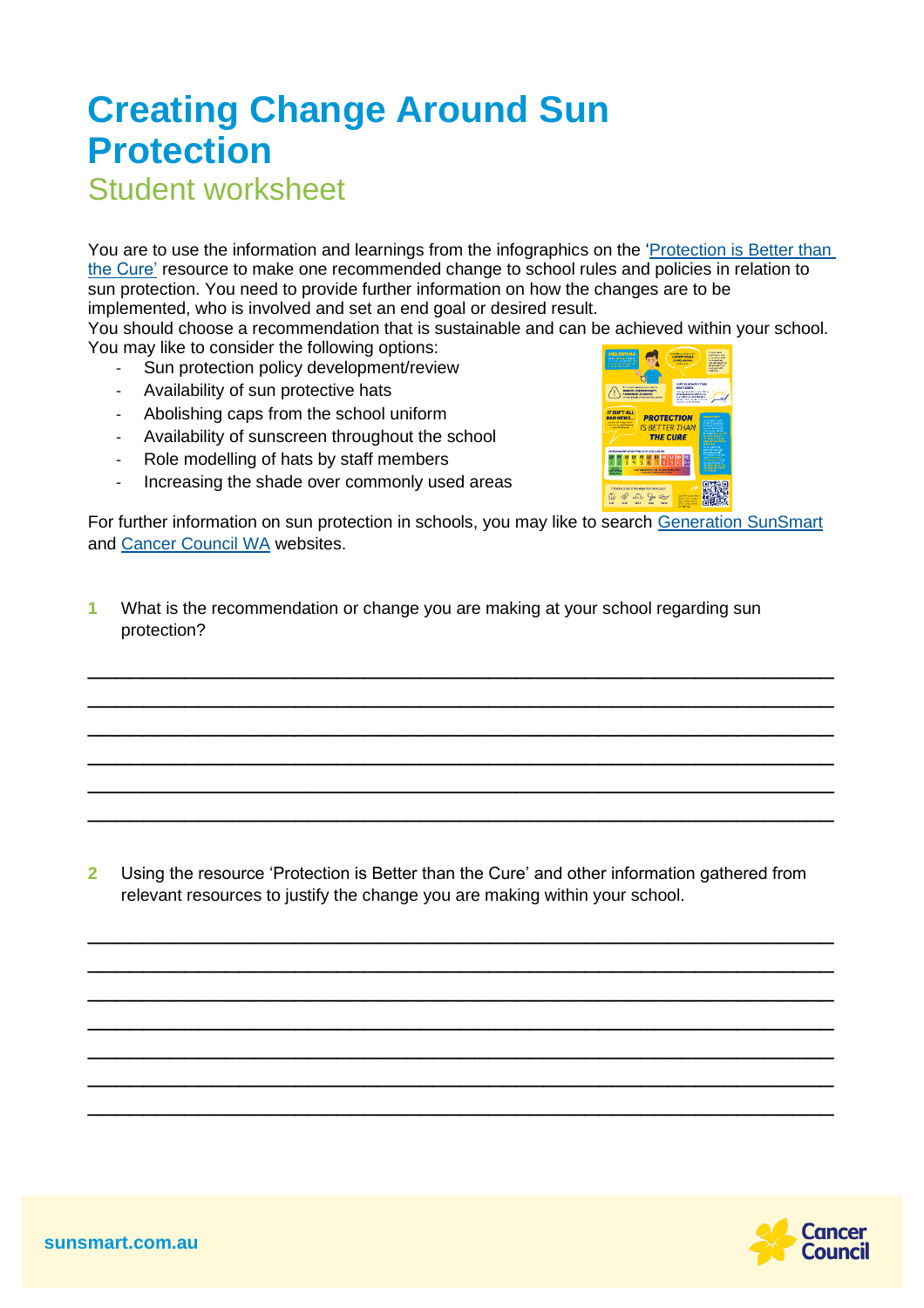**3** Using the table below, state who will be involved in the process and how they will assist in the development of this change.

| <b>Who is involved?</b>                      | How are they involved? |
|----------------------------------------------|------------------------|
|                                              |                        |
| <b>Broader community (outside of school)</b> |                        |
|                                              |                        |
|                                              |                        |
|                                              |                        |
|                                              |                        |
|                                              |                        |
|                                              |                        |
|                                              |                        |
|                                              |                        |
| <b>School leaders</b>                        |                        |
|                                              |                        |
|                                              |                        |
|                                              |                        |
|                                              |                        |
|                                              |                        |
|                                              |                        |
|                                              |                        |
|                                              |                        |
|                                              |                        |
| <b>Committees/groups</b>                     |                        |
|                                              |                        |
|                                              |                        |
|                                              |                        |
|                                              |                        |
|                                              |                        |
|                                              |                        |
|                                              |                        |
|                                              |                        |
| <b>Individuals</b>                           |                        |
|                                              |                        |
|                                              |                        |
|                                              |                        |
|                                              |                        |
|                                              |                        |
|                                              |                        |
|                                              |                        |
|                                              |                        |
|                                              |                        |